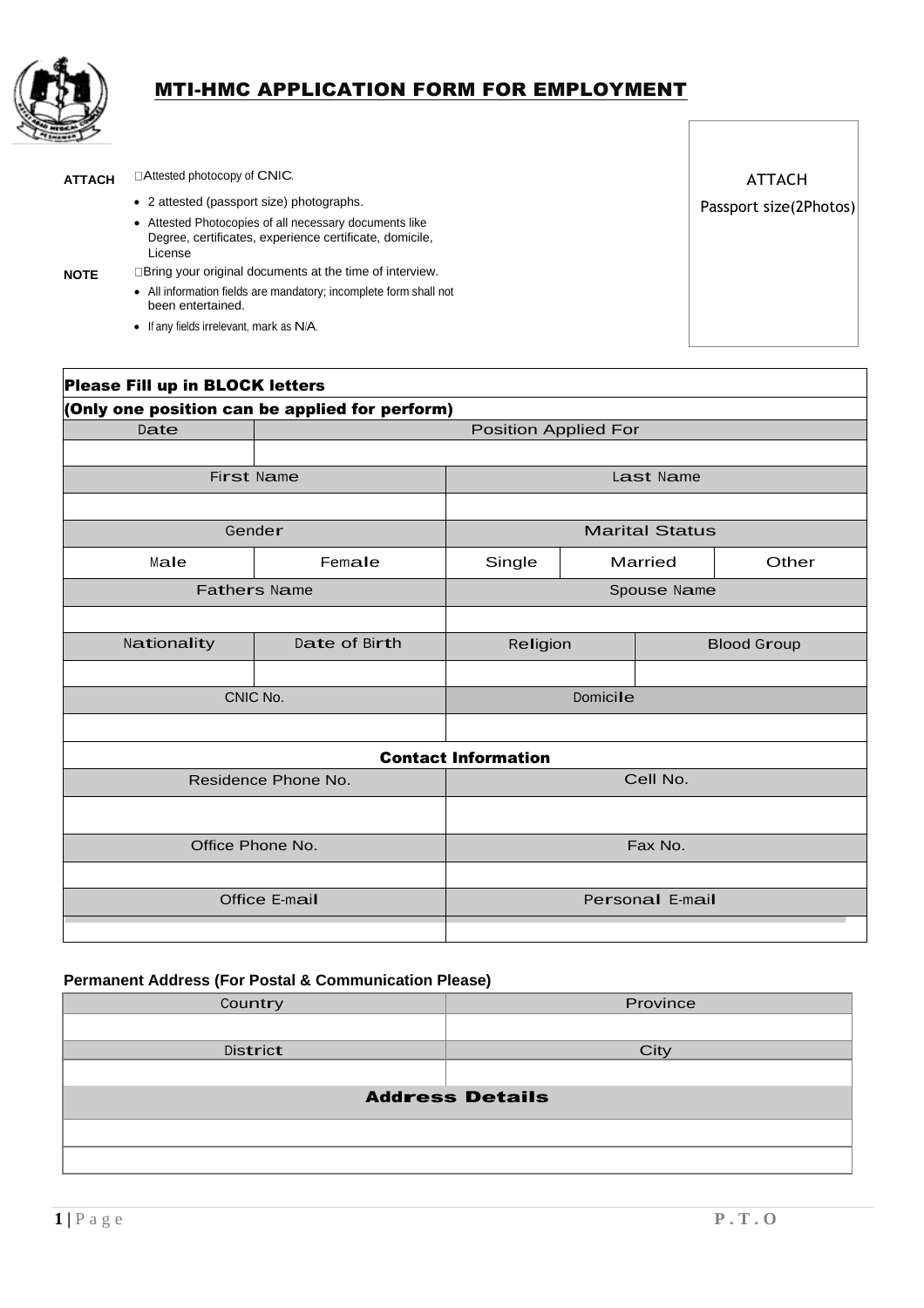### Next of Kin

| Name           | Relation |
|----------------|----------|
|                |          |
| Phone No.      | Cell No. |
|                |          |
| <b>Address</b> |          |
|                |          |

### Education (Highest Degree First)

| Degree | <b>Institute</b> Marks Obtained | Grade | %Age | <b>Passing Year Board/University</b> |
|--------|---------------------------------|-------|------|--------------------------------------|
|        |                                 |       |      |                                      |
|        |                                 |       |      |                                      |
|        |                                 |       |      |                                      |
|        |                                 |       |      |                                      |
|        |                                 |       |      |                                      |
|        |                                 |       |      |                                      |
|        |                                 |       |      |                                      |

# Professional Information (PM&DC, PNC, CPSP, PEC etc)

| Type | <b>Professional Body</b> | <b>Number</b> | <b>Issue Date</b> | <b>Expiry Date</b> |
|------|--------------------------|---------------|-------------------|--------------------|
|      |                          |               |                   |                    |
|      |                          |               |                   |                    |
|      |                          |               |                   |                    |
|      |                          |               |                   |                    |

### Research Publication (If any use additional pages in case of more publications)

| <b>Employment History (Most Recent First)</b> |                          |           |                    |      |             |                       |
|-----------------------------------------------|--------------------------|-----------|--------------------|------|-------------|-----------------------|
|                                               | <b>Organization Name</b> |           |                    |      | Designation |                       |
| $\mathbf 1$                                   |                          |           |                    |      |             |                       |
|                                               | Email                    | Phone No. | <b>Last Salary</b> | From | To Date     | Leaving Reason        |
|                                               |                          |           |                    |      |             |                       |
|                                               | <b>Organization Name</b> |           |                    |      | Designation |                       |
| 2.                                            | Email                    | Phone No. | Last Salary        | From | To Date     | Leaving Reason        |
|                                               |                          |           |                    |      |             |                       |
|                                               | <b>Organization Name</b> |           | Designation        |      |             |                       |
| 3.                                            |                          |           |                    |      |             |                       |
|                                               |                          |           |                    |      |             |                       |
|                                               | Email                    | Phone No. | <b>Last Salary</b> | From | To Date     | Leaving Reason        |
|                                               |                          |           |                    |      |             |                       |
|                                               | <b>Organization Name</b> |           |                    |      | Designation |                       |
| 4.                                            |                          |           |                    |      |             |                       |
|                                               | Email                    | Phone No. | Last Salary        | From | To Date     | <b>Leaving Reason</b> |
|                                               | <b>Organization Name</b> |           |                    |      | Designation |                       |
|                                               |                          |           |                    |      |             |                       |
| 5.                                            | Email                    | Phone No. | <b>Last Salary</b> | From | To Date     | Leaving Reason        |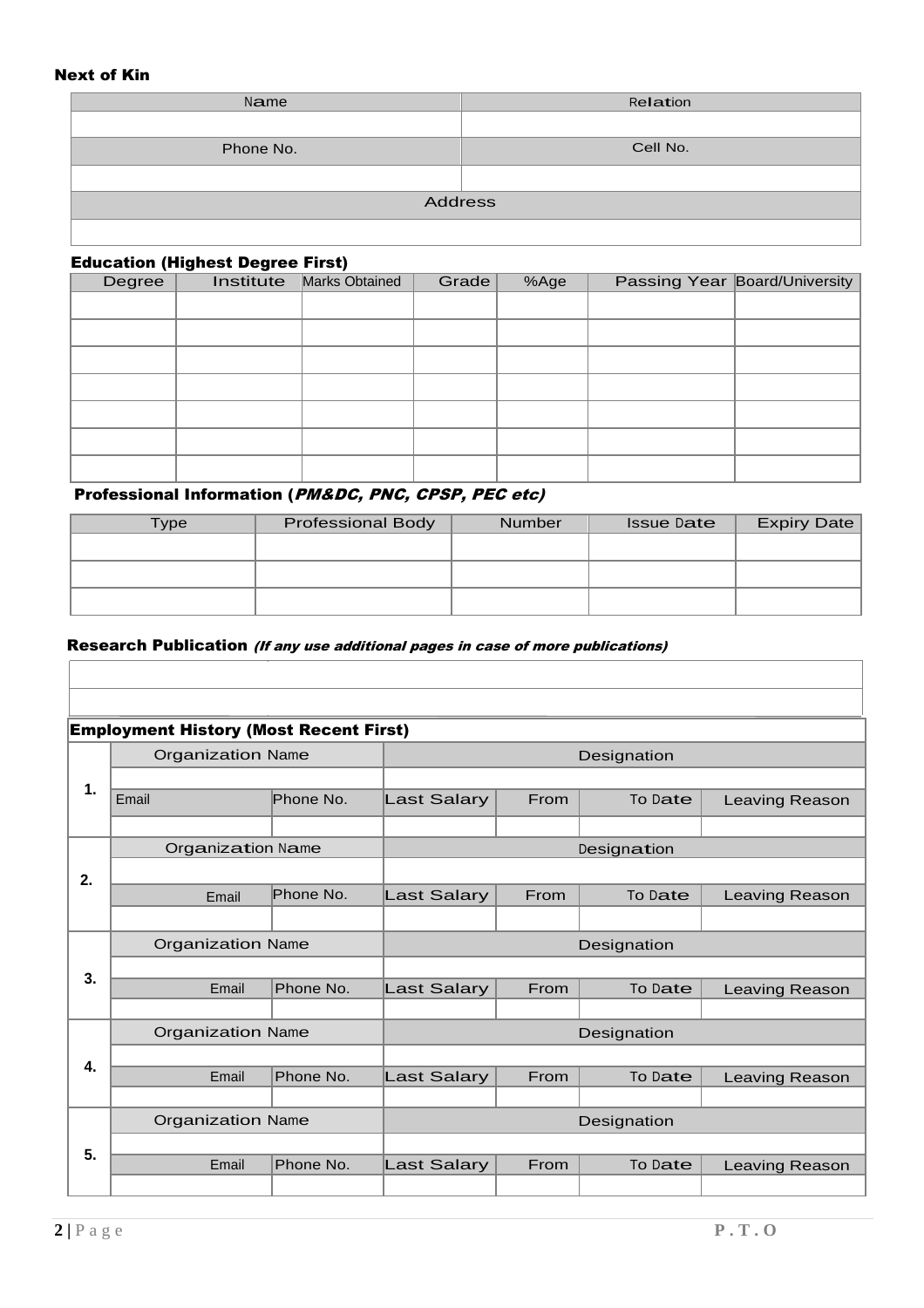| Are you currently employed? Please $(\sqrt{})$ the box                |  | No                |
|-----------------------------------------------------------------------|--|-------------------|
| Are you currently under any Govt. service? Please $(\sqrt{})$ the box |  | Provide NOC<br>No |
| Can we approach your current employer?                                |  |                   |
| Please $(\sqrt{})$ the box<br>YesL<br><b>No</b>                       |  |                   |
| Do you have any criminal record?                                      |  |                   |
| Please $(\sqrt{})$ the box<br>Yes<br>No                               |  |                   |
| If yes; please provide details                                        |  |                   |
|                                                                       |  |                   |

**Do any of your relatives/acquaintances currently work at HMC?** Please (√) the box Yes No

If yes, please provide details

| MR Number | Name | Designation | Department |
|-----------|------|-------------|------------|
|           |      |             |            |
|           |      |             |            |

# Languages

| Read | Write | Speak |
|------|-------|-------|
|      |       |       |
|      |       |       |
|      |       |       |
|      |       |       |

#### **References**

| .                            |                         |                         |        |
|------------------------------|-------------------------|-------------------------|--------|
| Name                         | Organization/Department | Designation Contact No. | E-mail |
|                              |                         |                         |        |
|                              |                         |                         |        |
|                              |                         |                         |        |
| <b>Disabilities (if any)</b> | Yes<br>No               |                         |        |

### **If yes, please specify**

I certify that the above information is correct to the best of my knowledge. In case of any wrong declaration, I will be liable for any consequences including dismissal without notice.

Thumb Impression Signature of Applicant

**Date Date Date Date**